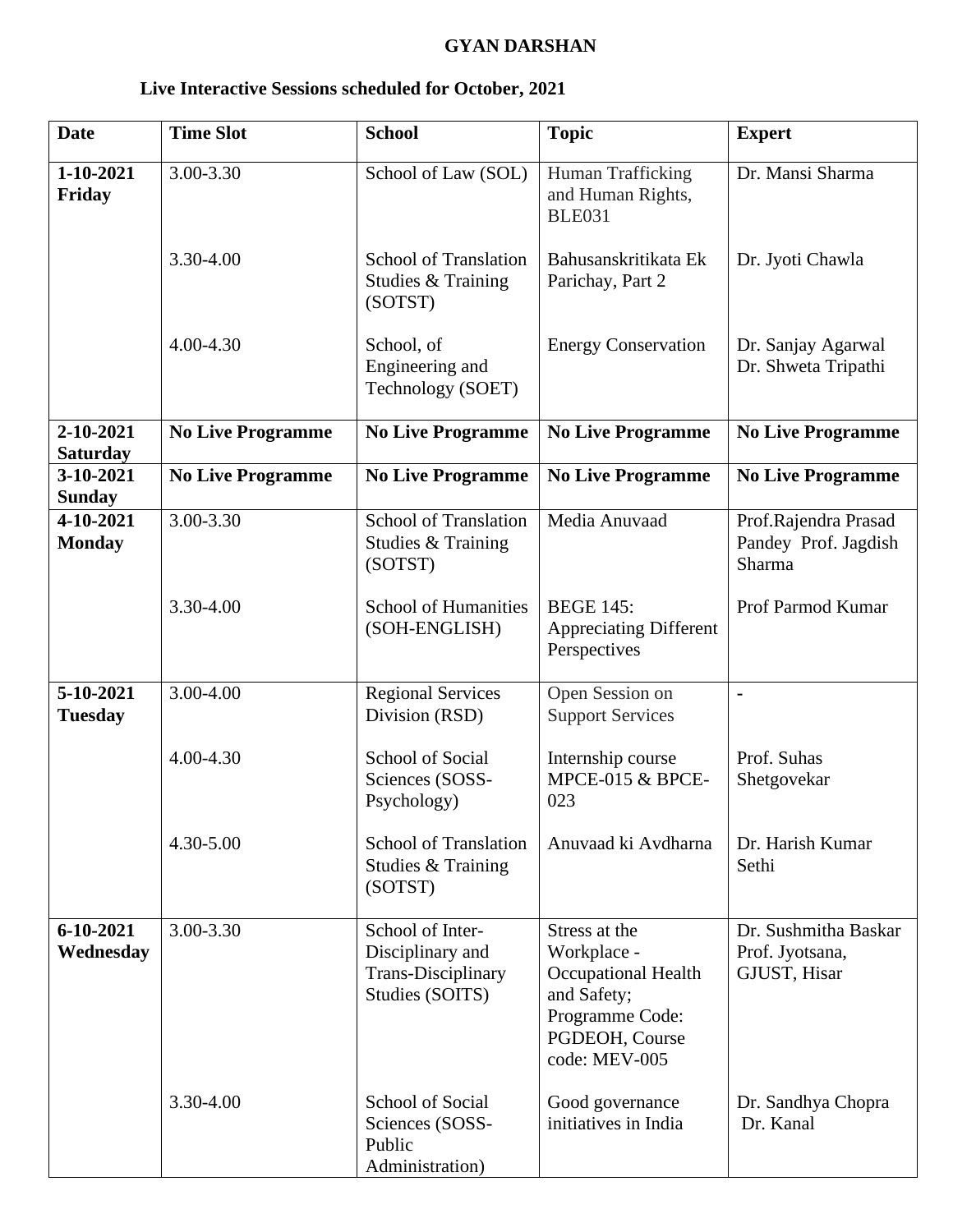| 7-10-2021<br><b>Thursday</b>  | 3.00-3.30                | School of Law (SOL)                                                                  | <b>Salient Features of</b><br><b>Business Law as</b><br>Applicable to<br>Cooperative-I,<br><b>BLE013</b> | Prof. K. Elumalai                        |
|-------------------------------|--------------------------|--------------------------------------------------------------------------------------|----------------------------------------------------------------------------------------------------------|------------------------------------------|
|                               | 3.30-4.00                | <b>School of Education</b><br>(SOE)                                                  | BES-122 & BESC-132,<br>राष्ट्रीय शिक्षा नीति और<br>शिक्षक                                                | Dr. Gaurav Singh                         |
| 8-10-2021<br>Friday           | 3.00-3.30                | School of Social<br>Sciences (SOSS-<br>Psychology)                                   | Mindfulness for<br>mental health and<br>well-being                                                       | Prof. Swati Patra                        |
|                               | 3.30-4.00                | <b>School of Humanities</b><br>(SOH-HINDI)                                           | MHD: 05: Kavya<br>Prayojan                                                                               | Dr Reeta Sharma                          |
| 9-10-2021<br><b>Saturday</b>  | <b>No Live Programme</b> | <b>No Live Programme</b>                                                             | <b>No Live Programme</b>                                                                                 | <b>No Live Programme</b>                 |
| 10-10-2021<br><b>Sunday</b>   | <b>No Live Programme</b> | <b>No Live Programme</b>                                                             | <b>No Live Programme</b>                                                                                 | <b>No Live Programme</b>                 |
| 11-10-2021<br><b>Monday</b>   | 3.00-3.30                | <b>Computer Division</b><br>(CD)                                                     | The Potential of<br>Blockchain<br>Technology in Higher<br>Education                                      | Dr. A. Murali M Rao                      |
|                               | 3.30-4.00                | School of Social<br>Sciences (SOSS-<br><b>Political Science)</b>                     | <b>India US Relations</b>                                                                                | Prof. Satish Kumar                       |
| 12-10-2021<br><b>Tuesday</b>  | 3.00-4.00                | <b>Regional Services</b><br>Division (RSD)                                           | Open Session on<br><b>Support Services</b>                                                               | $\blacksquare$                           |
|                               | $4.00 - 4.30$            | School of Education<br>(SOE)                                                         | <b>BES-122 &amp; BESC-</b><br>132, राष्ट्रीय शिक्षा<br>नीति में समतामूलक<br>और समावेशी शिक्षा            | Dr. Gaurav Singh                         |
| 13-10-2021<br>Wednesday       | 3.00-3.30                | School of Inter-<br>Disciplinary and<br><b>Trans-Disciplinary</b><br>Studies (SOITS) | Gandhian Philosophy;<br>Programme Code:<br><b>MAPY</b>                                                   | Prof. Shubhangi<br>Vaidya                |
|                               | 3.30-4.00                | School of Inter-<br>Disciplinary and<br><b>Trans-Disciplinary</b><br>Studies (SOITS) | <b>Natural Hazards:</b><br>Floods; Programme<br>Code: PGDEOH,<br>Course code: MEV-<br>002                | Prof. R. Baskar, Dr.<br>Sushmitha Baskar |
| 14-10-2021<br><b>Thursday</b> | 3.00-3.30                | School of Law (SOL)                                                                  | IPAB, Its Role and<br>Functions, MIR023                                                                  | Dr. Suneet K.<br>Srivastava              |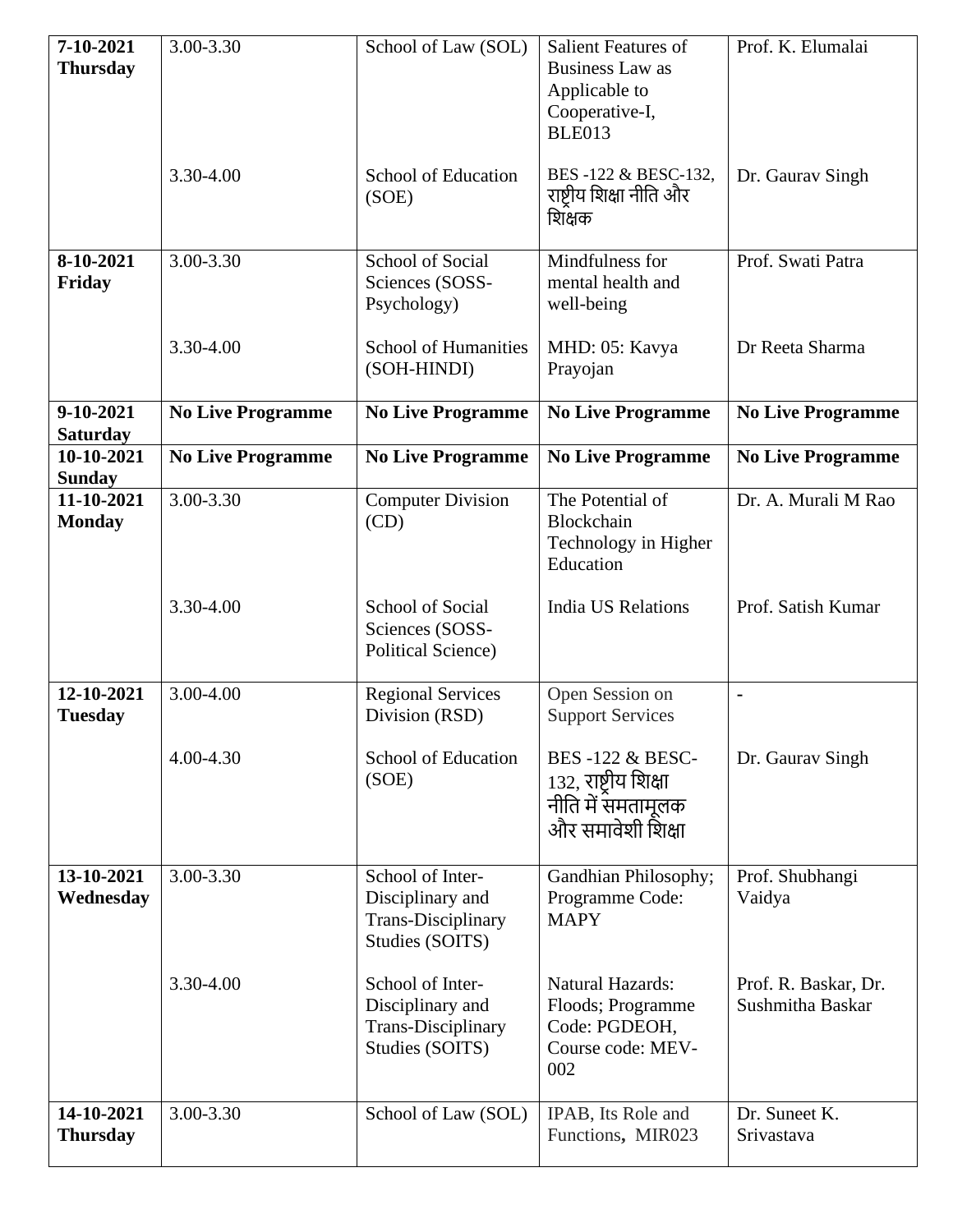|                               | 3.30-4.00                | <b>School of Social</b><br>Sciences (SOSS-<br><b>Political Science)</b>              | India's Soft Power as<br>a Pillar of Foreign<br>Policy                                        | Dr. Maheep                             |
|-------------------------------|--------------------------|--------------------------------------------------------------------------------------|-----------------------------------------------------------------------------------------------|----------------------------------------|
| 15-10-2021<br>Friday          | <b>No Live Programme</b> | <b>No Live Programme</b>                                                             | <b>No Live Programme</b>                                                                      | <b>No Live Programme</b>               |
| 16-10-2021<br><b>Saturday</b> | <b>No Live Programme</b> | <b>No Live Programme</b>                                                             | <b>No Live Programme</b>                                                                      | <b>No Live Programme</b>               |
| 17-10-2021<br><b>Sunday</b>   | <b>No Live Programme</b> | <b>No Live Programme</b>                                                             | <b>No Live Programme</b>                                                                      | <b>No Live Programme</b>               |
| 18-10-2021<br><b>Monday</b>   | 3.00-3.30                | School of Law (SOL)                                                                  | E Contracts, Course<br>Code: MIR013                                                           | Dr. Gurmeet Kaur                       |
|                               | 3.30-4.00                | School of Social<br>Sciences (SOSS-<br>ECONOMICS))                                   | Economic growth and<br>development                                                            | Dr. Saugato Sen<br>Dr. Nidhu Tewathia  |
|                               | 4.00-4.30                | <b>School of Humanities</b><br>(SOH-SANSKRIT)                                        | BSKG 178: Dharam<br>ka swaroop aur strot                                                      | Prof Kaushalya<br>Panwar               |
| 19-10-2021<br><b>Tuesday</b>  | <b>No Live Programme</b> | <b>No Live Programme</b>                                                             | <b>No Live Programme</b>                                                                      | <b>No Live Programme</b>               |
| 20-10-2021<br>Wednesday       | 3.00-3.30                | School of Inter-<br>Disciplinary and<br><b>Trans-Disciplinary</b><br>Studies (SOITS) | <b>UNFCCC</b> to Paris<br>Agreement;<br>Programme<br>Code: PGCCC,<br>Course code: MEV-<br>021 | Dr. V. Venkat<br>Ramanan               |
|                               | 3.30-4.00                | School of Social<br>Sciences (SOSS-<br>History)                                      | $MHI-03$<br>Indian Concept of<br>Histography                                                  | Dr. Harshvardhan<br><b>Singh Tomar</b> |
|                               | 4.00-4.30                | School of Education<br>(SOE)                                                         | BES-122 & BESC-132,<br>राष्ट्रीय शिक्षा नीति में<br>ऑनलाइन और डिजिटल<br>शिक्षा                | Dr. Gaurav Singh                       |
| 21-10-2021<br><b>Thursday</b> | 3.00-3.30                | School of Social<br>Sciences (SOSS-<br>Library &<br><b>Information Science</b> )     | <b>Subject Indexing</b><br><b>BLIS</b>                                                        | Prof. Jaideep Sharma                   |
|                               | 3.30-4.00                | School of Social<br>Sciences (SOSS-<br>Public<br>Administration)                     | Legal and policy<br>framework for<br>electronic governance<br>in India<br><b>CBCS</b>         | Prof. Dolly Mathew                     |
|                               | 4.00-4.30                | School of Social<br>Sciences (SOSS-                                                  | <b>BAPSH-BPSC-102</b><br>Socio-economic and<br>philosophical                                  | Dr. D. Ananda                          |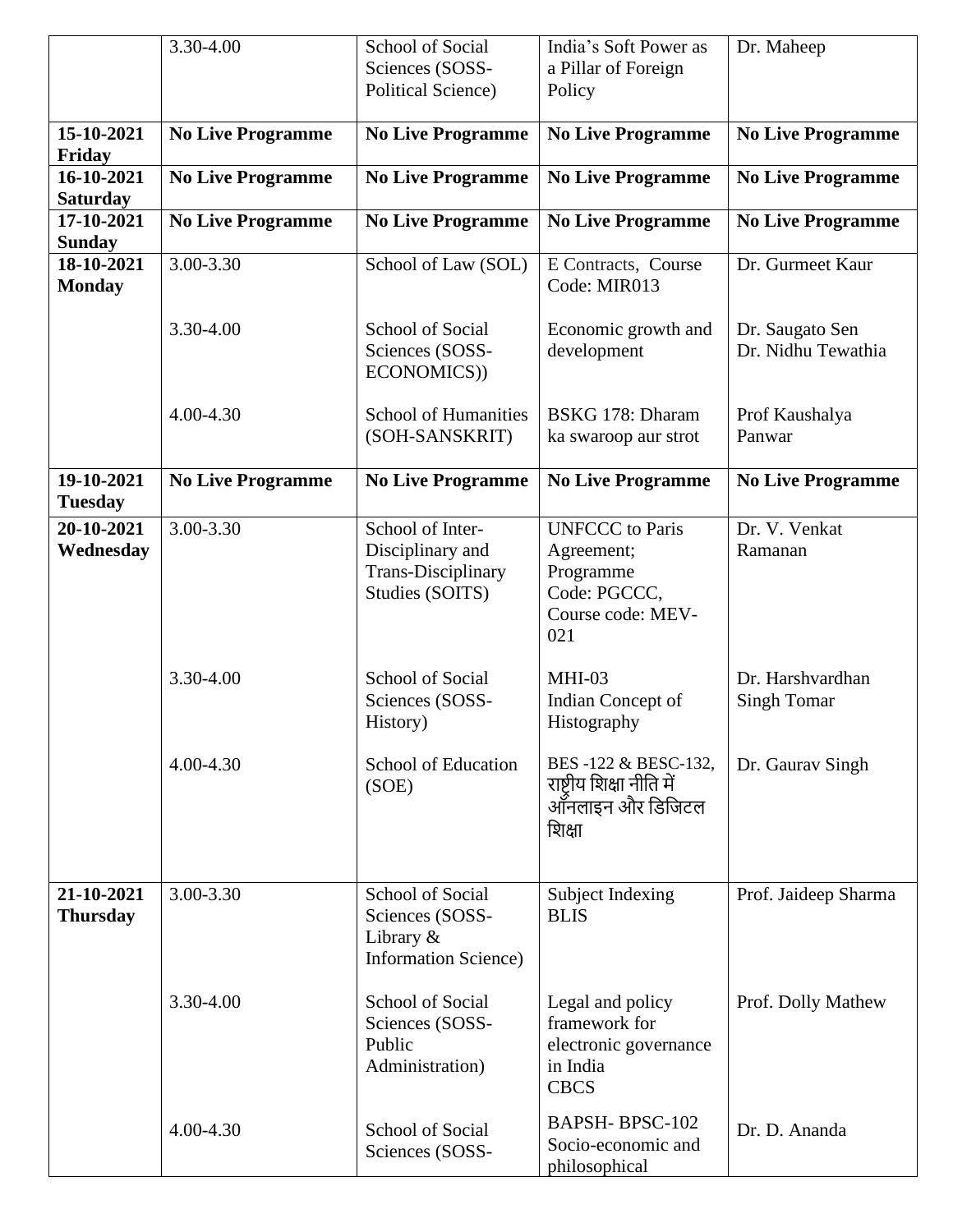|                               |                          | <b>Political Science)</b>                                               | foundation of Indian<br>constitutions                                                             |                                          |
|-------------------------------|--------------------------|-------------------------------------------------------------------------|---------------------------------------------------------------------------------------------------|------------------------------------------|
| 22-10-2021<br>Friday          | 3.00-3.30                | School of Health<br>Sciences (SOHS)                                     | Course BNS 011,<br>DNA Programme,<br><b>Staffing an Elements</b><br>of Management                 | Dr. Neerja Sood                          |
|                               | 3.30-4.00                | School of Health<br>Sciences (SOHS)                                     | Course BNS 011,<br>DNA Programme,<br><b>Staff Development</b><br>Activities and<br>Procedure      | Dr. Neerja Sood                          |
|                               | 4.00-4.30                | <b>School of Vocational</b><br><b>Education And</b><br>Training (SOVET) | <b>PGDPSM</b>                                                                                     | Dr. Rachna Agarwal                       |
|                               | 4.30-5.00                | <b>School of Humanities</b><br>(SOH-URDU)                               | BUDC 134: Urdu<br>Nazm aur Hubbulvatni                                                            | Dr Qudsia Nasir,<br>(Consultatnt Urdu)   |
| 23-10-2021<br><b>Saturday</b> | <b>No Live Programme</b> | <b>No Live Programme</b>                                                | <b>No Live Programme</b>                                                                          | <b>No Live Programme</b>                 |
| 24-10-2021<br><b>Sunday</b>   | <b>No Live Programme</b> | <b>No Live Programme</b>                                                | <b>No Live Programme</b>                                                                          | <b>No Live Programme</b>                 |
| 25-10-2021<br><b>Monday</b>   | 3.00-3.30                | School of Social<br>Sciences (SOSS-<br>Psychology)                      | Basics of counselling                                                                             | Prof. Swati Patra                        |
|                               | 3.30-4.00                | School of Law (SOL)                                                     | Role of ICRC during<br>Armed Conflict,<br><b>BLE036</b>                                           | Dr. Anand Gupta                          |
|                               | 4.00-4.30                | <b>School of Humanities</b><br>(SOH-ENGLISH)                            | <b>MEG 14:</b><br>Contemporary Indian<br>Literature in English<br>Translation: An<br>Introduction | Dr Vibhuti Gaur                          |
|                               | 4.30-5.00                | School of Education<br>(SOE)                                            | राष्ट्रीय शिक्षा नीति में<br>ऑनलाइन और डिजिटल<br>शिक्षा                                           | Dr. Gaurav Singh                         |
| 26-10-2021<br><b>Tuesday</b>  | 3.00-4.00                | <b>Regional Services</b><br>Division (RSD)                              | Open Session on<br><b>Support Services</b>                                                        | $\blacksquare$                           |
|                               | 4.00-4.30                | School of Social<br>Sciences (SOSS-<br>Psychology)                      | Psychological well-<br>being                                                                      | Prof. Shetgovekar Dr.<br>Zuchamo Yanthan |
| 27-10-2021<br>Wednesday       | 3.00-3.30                | School of Extension<br>and Development<br>Studies (SOEDS)               | Urban safety and<br>security                                                                      | Prof. B.K. Pattanaik                     |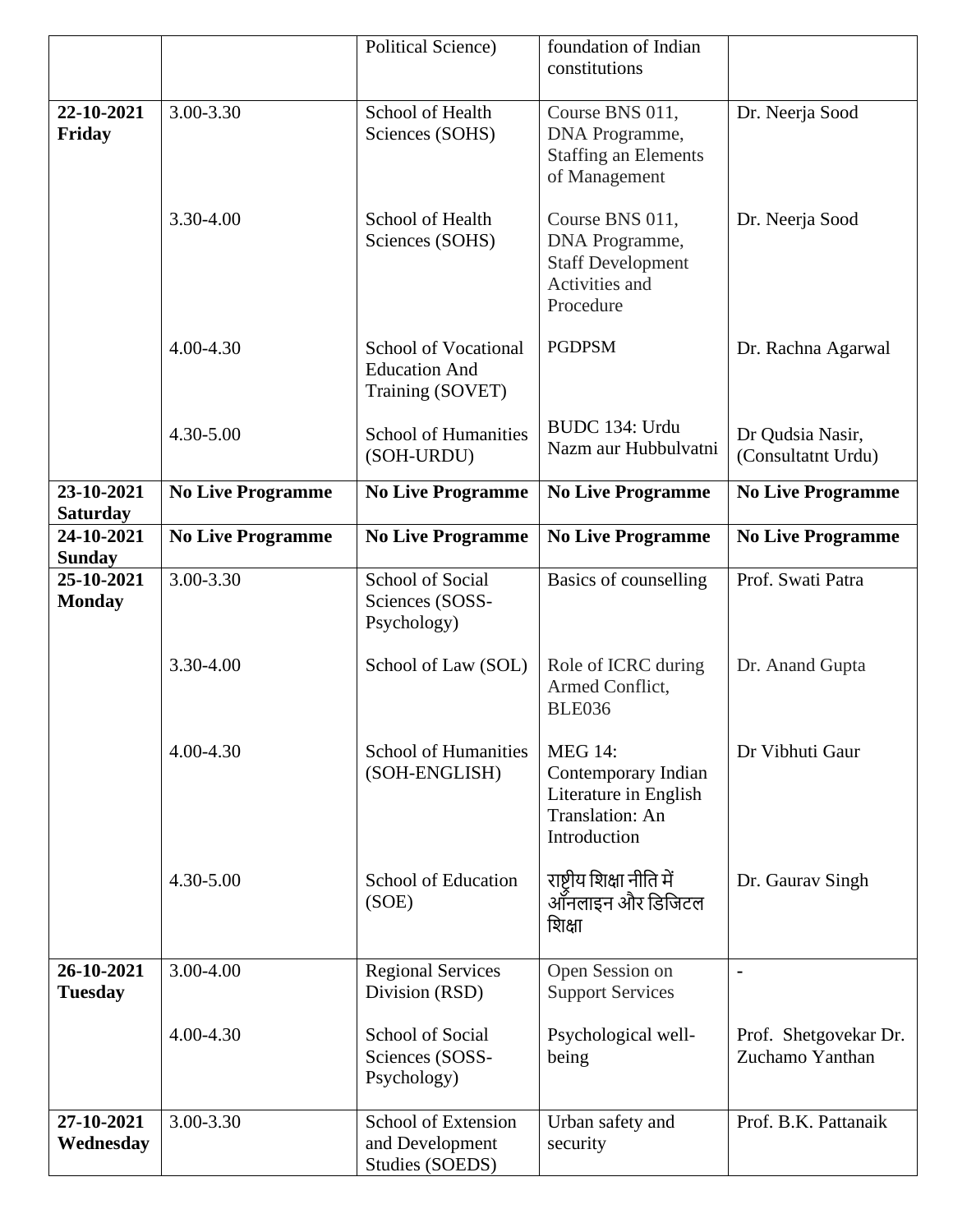|                               | 3.30-4.00                | School of Agriculture<br>(SOA)                                          | Introduction to<br>Certificate in Water<br>harvesting and<br>Management<br>(CWHM) Programme | Dr. Mukesh Kumar                    |
|-------------------------------|--------------------------|-------------------------------------------------------------------------|---------------------------------------------------------------------------------------------|-------------------------------------|
|                               | 4.00-4.30                | School of Agriculture<br>(SOA)                                          | Overview on Poultry<br>Farming                                                              | Dr. P. Vijayakumar                  |
|                               | 4.30-5.00                | School of Agriculture<br>(SOA)                                          | Indian Agricultural<br>Development                                                          | Dr. P. K. Jain                      |
| 28-10-2021<br><b>Thursday</b> | 3.00-3.30                | School of Education<br>(SOE)                                            | PGDSLM, MES 006,<br>Classroom<br>Management                                                 | Dr. Elizabeth<br>Kuruvilla          |
|                               | 3.30-4.00                | <b>School of Vocational</b><br><b>Education And</b><br>Training (SOVET) | MSCIS, Introduction to<br>security Policies and<br><b>Standard MSE-024</b>                  | Prof. A K Gaba &<br>Ms. Urshla Kant |
|                               | 4.00-4.30                | <b>School of Social</b><br>Sciences (SOSS-<br>Anthropology)             | <b>Research Methods</b><br><b>BANC-110</b>                                                  | Dr. Mitoo Das                       |
|                               | 4.30-5.00                | School of Education<br>(SOE)                                            | <b>BES-122 &amp; BESC-</b><br>132, राष्टीय शिक्षा<br>नीति में प्रौद्योगिकी का<br>एकीकरण     | Dr. Gaurav Singh                    |
| 29-10-2021<br>Friday          | 3.00-3.30                | School of Journalism<br>and New Media<br>Studies (SOJNMS)               | PGDAPP/PGJMC/M<br>AJMC?CCR, Radio<br>Interview                                              | Dr. Amit Kumar                      |
|                               | 3.30-4.00                | <b>School of Vocational</b><br><b>Education And</b><br>Training (SOVET) | CFDE, Overview of<br>Traditional<br>Costume(CFDE<br><b>BFDI-071 Unit 2)</b>                 | Dr. R S P Singh<br>Dr. Divya Ojha   |
|                               | 4.00-4.30                | <b>School of Humanities</b><br>(SOH-HINDI)                              | कोड-एमएचडी-02<br>आधुनिक काव्य<br>शीर्षक- कवि<br>मैथिलीशरण गुप्त                             | Prof Narendra Mishra                |
|                               | 4.30-5.00                | School of<br>Engineering &<br>Technology (SOET)                         | <b>Shallow Foundations</b>                                                                  | Prof. Srinivas P<br>Kumar           |
| 30-10-2021<br><b>Saturday</b> | <b>No Live Programme</b> | <b>No Live Programme</b>                                                | <b>No Live Programme</b>                                                                    | <b>No Live Programme</b>            |